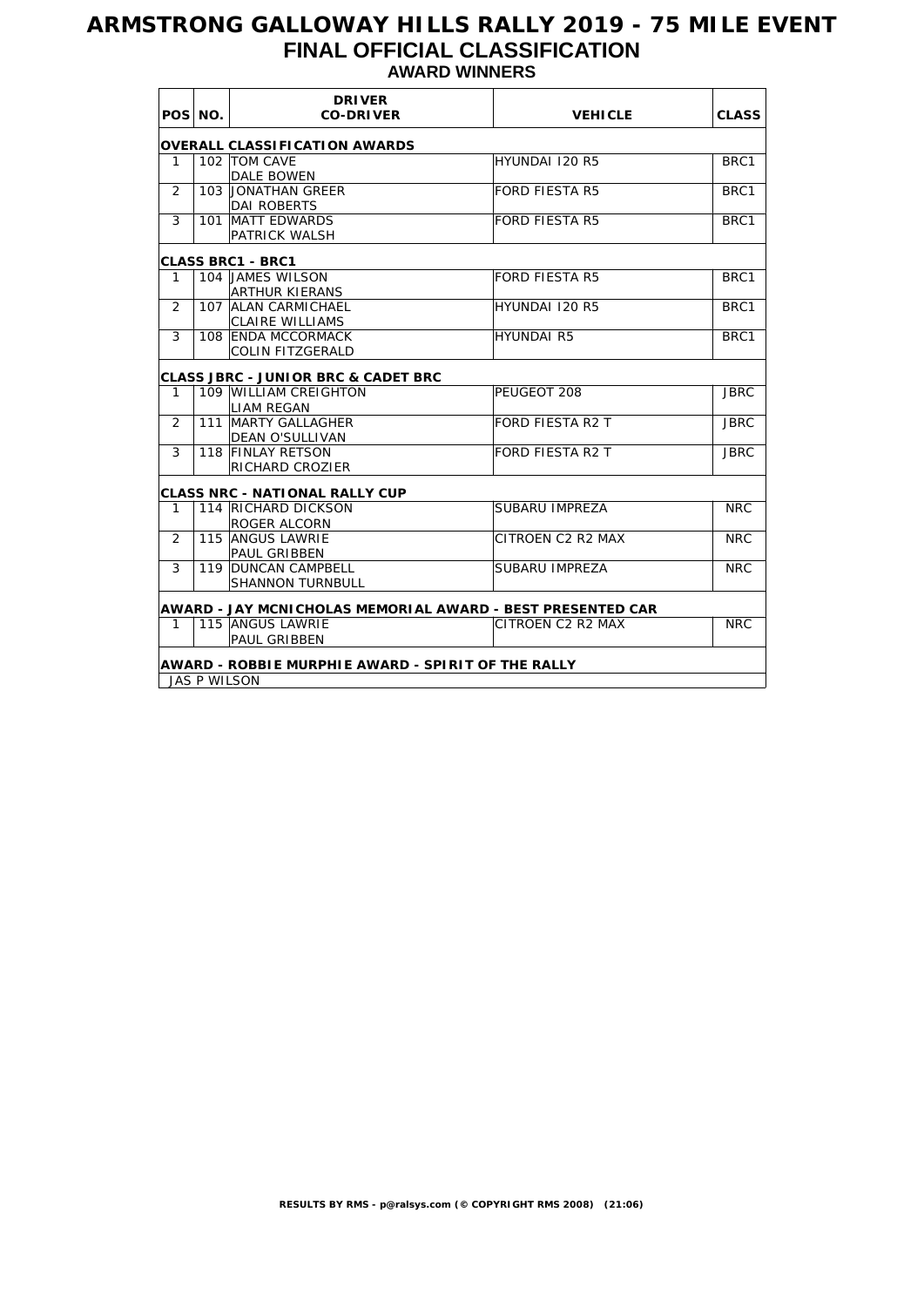## **ARMSTRONG GALLOWAY HILLS RALLY 2019 - 75 MILE EVENT FINAL OFFICIAL CLASSIFICATION OVERALL**

| POS NO.        |     | <b>DRIVER</b><br><b>CO-DRIVER</b>              | <b>CLASS</b> | <b>VEHICLE</b>                  | <b>TOTAL</b><br><b>STAGE</b><br><b>TIME</b> | <b>PEN</b> | <b>TOTAL</b><br><b>TIME</b> | <b>DIFF</b><br><b>LEADER</b><br><b>PREV</b>  |
|----------------|-----|------------------------------------------------|--------------|---------------------------------|---------------------------------------------|------------|-----------------------------|----------------------------------------------|
| $\mathbf{1}$   |     | 102   TOM CAVE<br>DALE BOWEN                   | BRC1         | HYUNDAI<br><b>120 R5</b>        | 1:02:09.7                                   |            | 1:02:09.7                   | $***.**$<br>$\star\star\star\star\star\star$ |
| 2              |     | 103 JONATHAN GREER<br><b>DAI ROBERTS</b>       | BRC1         | FORD<br><b>FIESTA R5</b>        | 1:03:04.6                                   |            | 1:03:04.6                   | $+54.9$<br>$+54.9$                           |
| 3              | 101 | <b>MATT EDWARDS</b><br>PATRICK WALSH           | BRC1         | FORD<br><b>FIESTA R5</b>        | 1:04:25.8                                   |            | 1:04:25.8                   | $+2:16.1$<br>$+1:21.2$                       |
| 4              |     | 104 JAMES WILSON<br><b>ARTHUR KIERANS</b>      | BRC1         | FORD<br>FIESTA R5               | 1:05:49.1                                   |            | 1:05:49.1                   | $+3:39.4$<br>$+1:23.3$                       |
| 5              |     | 109 WILLIAM CREIGHTON<br>LIAM REGAN            | <b>JBRC</b>  | PEUGEOT<br>208                  | 1:08:26.0                                   |            | 1:08:26.0                   | $+6:16.3$<br>$+2:36.9$                       |
| 6              |     | 111 MARTY GALLAGHER<br><b>DEAN O'SULLIVAN</b>  | <b>JBRC</b>  | FORD<br>FIESTA R2 T             | 1:08:31.8                                   |            | 1:08:31.8                   | $+6:22.1$<br>$+5.8$                          |
| $\overline{7}$ |     | 107 ALAN CARMICHAEL<br><b>CLAIRE WILLIAMS</b>  | BRC1         | HYUNDAI<br><b>120 R5</b>        | 1:09:58.6                                   |            | 1:09:58.6                   | $+7:48.9$<br>$+1:26.8$                       |
| 8              |     | 114 RICHARD DICKSON<br><b>ROGER ALCORN</b>     | <b>NRC</b>   | <b>SUBARU</b><br><b>IMPREZA</b> | 1:10:12.9                                   |            | 1:10:12.9                   | $+8:03.2$<br>$+14.3$                         |
| 9              |     | 118 FINLAY RETSON<br><b>RICHARD CROZIER</b>    | <b>JBRC</b>  | FORD<br>FIESTA R2 T             | 1:11:08.5                                   |            | 1:11:08.5                   | $+8:58.8$<br>$+55.6$                         |
| 10             |     | 108 ENDA MCCORMACK<br><b>COLIN FITZGERALD</b>  | BRC1         | HYUNDAI<br>R <sub>5</sub>       | 1:11:12.3                                   |            | 1:11:12.3                   | $+9:02.6$<br>$+3.8$                          |
| 11             |     | 117 RUAIRI BELL<br><b>DARREN GARROD</b>        | <b>JBRC</b>  | FORD<br>FIESTA ECO BOOST R2T    | 1:11:46.6                                   |            | 1:11:46.6                   | $+9:36.9$<br>$+34.3$                         |
| 12             |     | 115 ANGUS LAWRIE<br>PAUL GRIBBEN               | <b>NRC</b>   | <b>CITROEN</b><br>C2 R2 MAX     | 1:12:12.8                                   |            | 1:12:12.8                   | $+10:03.1$<br>$+26.2$                        |
| 13             |     | 105 ALEX LAFFEY<br><b>STUART LOUDON</b>        | BRC1         | FORD<br>FIESTA R5               | 1:12:42.1                                   |            | 1:12:42.1                   | $+10:32.4$<br>$+29.3$                        |
| 14             |     | 119 DUNCAN CAMPBELL<br><b>SHANNON TURNBULL</b> | <b>NRC</b>   | <b>SUBARU</b><br><b>IMPREZA</b> | 1:14:48.6                                   |            | 1:14:48.6                   | $+12:38.9$<br>$+2:06.5$                      |
| 15             |     | 121 LINZI HENDERSON<br><b>TOM HYND</b>         | <b>NRC</b>   | FORD<br>FIESTA R2T              | 1:17:26.1                                   |            | 1:17:26.1                   | $+15:16.4$<br>$+2:37.5$                      |
| 16             |     | 122 ERNIE LEE<br>PATRICIA MILLIGAN             | <b>NRC</b>   | <b>BMW</b><br>3251              | 1:22:14.4                                   |            | 1:22:14.4                   | $+20:04.7$<br>$+4:48.3$                      |
| 17             |     | 120 GRANT INGLIS<br><b>ROBERT GRAY</b>         | <b>NRC</b>   | FORD<br><b>ESCORT MK2</b>       | 1:23:54.1                                   |            | 1:23:54.1                   | $+21:44.4$<br>$+1:39.7$                      |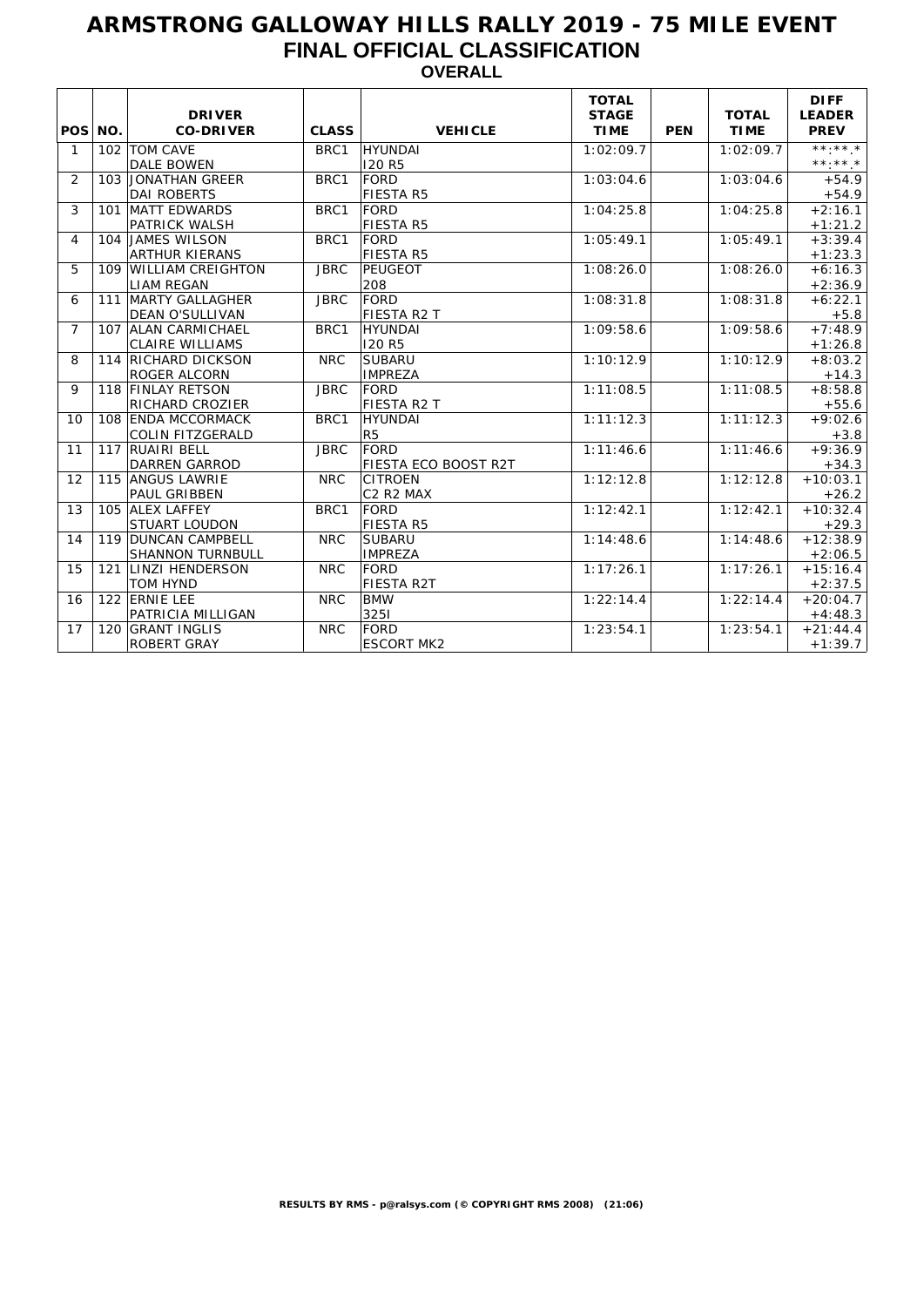# **ARMSTRONG GALLOWAY HILLS RALLY 2019 - 75 MILE EVENT FINAL OFFICIAL CLASSIFICATION LISTED BY CLASS**

|         |     |                                                |              |                           | <b>STAGE</b> |            | <b>TOTAL</b> | <b>DIFF</b>                      |
|---------|-----|------------------------------------------------|--------------|---------------------------|--------------|------------|--------------|----------------------------------|
| POS NO. |     | <b>DRIVER</b>                                  | <b>CLASS</b> | <b>VEHICLE</b>            | <b>TIME</b>  | <b>PEN</b> | <b>TIME</b>  | <b>LEADER</b>                    |
|         |     | ∣CLASS BRC1 - BRC1                             |              |                           |              |            |              |                                  |
|         |     | 102 Tom CAVE                                   | BRC1         | HYUNDAI 120 R5            | 1:02:09.7    |            | 1:02:09.7    | $\star\star\cdot\star\star\star$ |
| 2       |     | 103 Jonathan GREER                             | BRC1         | <b>FORD FIESTA R5</b>     | 1:03:04.6    |            | 1:03:04.6    | $+54.9$                          |
| 3       | 101 | Matt EDWARDS                                   | BRC1         | <b>FORD FIESTA R5</b>     | 1:04:25.8    |            | 1:04:25.8    | $+2:16.1$                        |
| 4       |     | 104 James WILSON                               | BRC1         | <b>FORD FIESTA R5</b>     | 1:05:49.1    |            | 1:05:49.1    | $+3:39.4$                        |
| 5       |     | 107 Alan CARMICHAEL                            | BRC1         | HYUNDAI 120 R5            | 1:09:58.6    |            | 1:09:58.6    | $+7:48.9$                        |
| 6       |     | 108 Enda MCCORMACK                             | BRC1         | <b>HYUNDAI R5</b>         | 1:11:12.3    |            | 1:11:12.3    | $+9:02.6$                        |
|         |     | 105 Alex LAFFEY                                | BRC1         | <b>FORD FIESTA R5</b>     | 1:12:42.1    |            | 1:12:42.1    | $+10:32.4$                       |
|         |     | <b>CLASS JBRC - JUNIOR BRC &amp; CADET BRC</b> |              |                           |              |            |              |                                  |
|         |     | 109 William CREIGHTON                          | <b>JBRC</b>  | <b>PEUGEOT 208</b>        | 1:08:26.0    |            | 1:08:26.0    | $***.**$ *                       |
| 2       | 111 | Marty GALLAGHER                                | JBRC         | FORD FIESTA R2 T          | 1:08:31.8    |            | 1:08:31.8    | $+5.8$                           |
| 3       |     | 118 Finlay RETSON                              | <b>JBRC</b>  | <b>FORD FIESTA R2 T</b>   | 1:11:08.5    |            | 1:11:08.5    | $+2:42.5$                        |
| 4       |     | 117 Ruairi BELL                                | <b>JBRC</b>  | FORD FIESTA ECO BOOST R2T | 1:11:46.6    |            | 1:11:46.6    | $+3:20.6$                        |
|         |     | <b>CLASS NRC - NATIONAL RALLY CUP</b>          |              |                           |              |            |              |                                  |
|         |     | 114 Richard DICKSON                            | NRC          | SUBARU IMPREZA            | 1:10:12.9    |            | 1:10:12.9    | $***$ $*$ $*$                    |
| 2       |     | 115 Angus LAWRIE                               | <b>NRC</b>   | CITROEN C2 R2 MAX         | 1:12:12.8    |            | 1:12:12.8    | $+1:59.9$                        |
| 3       | 119 | Duncan CAMPBELL                                | <b>NRC</b>   | <b>SUBARU IMPREZA</b>     | 1:14:48.6    |            | 1:14:48.6    | $+4:35.7$                        |
| 4       | 121 | Linzi HENDERSON                                | <b>NRC</b>   | <b>FORD FIESTA R2T</b>    | 1:17:26.1    |            | 1:17:26.1    | $+7:13.2$                        |
| 5       |     | 122 Ernie LEE                                  | <b>NRC</b>   | <b>BMW 3251</b>           | 1:22:14.4    |            | 1:22:14.4    | $+12:01.5$                       |
| 6       | 120 | <b>Grant INGLIS</b>                            | <b>NRC</b>   | <b>FORD ESCORT MK2</b>    | 1:23:54.1    |            | 1:23:54.1    | $+13:41.2$                       |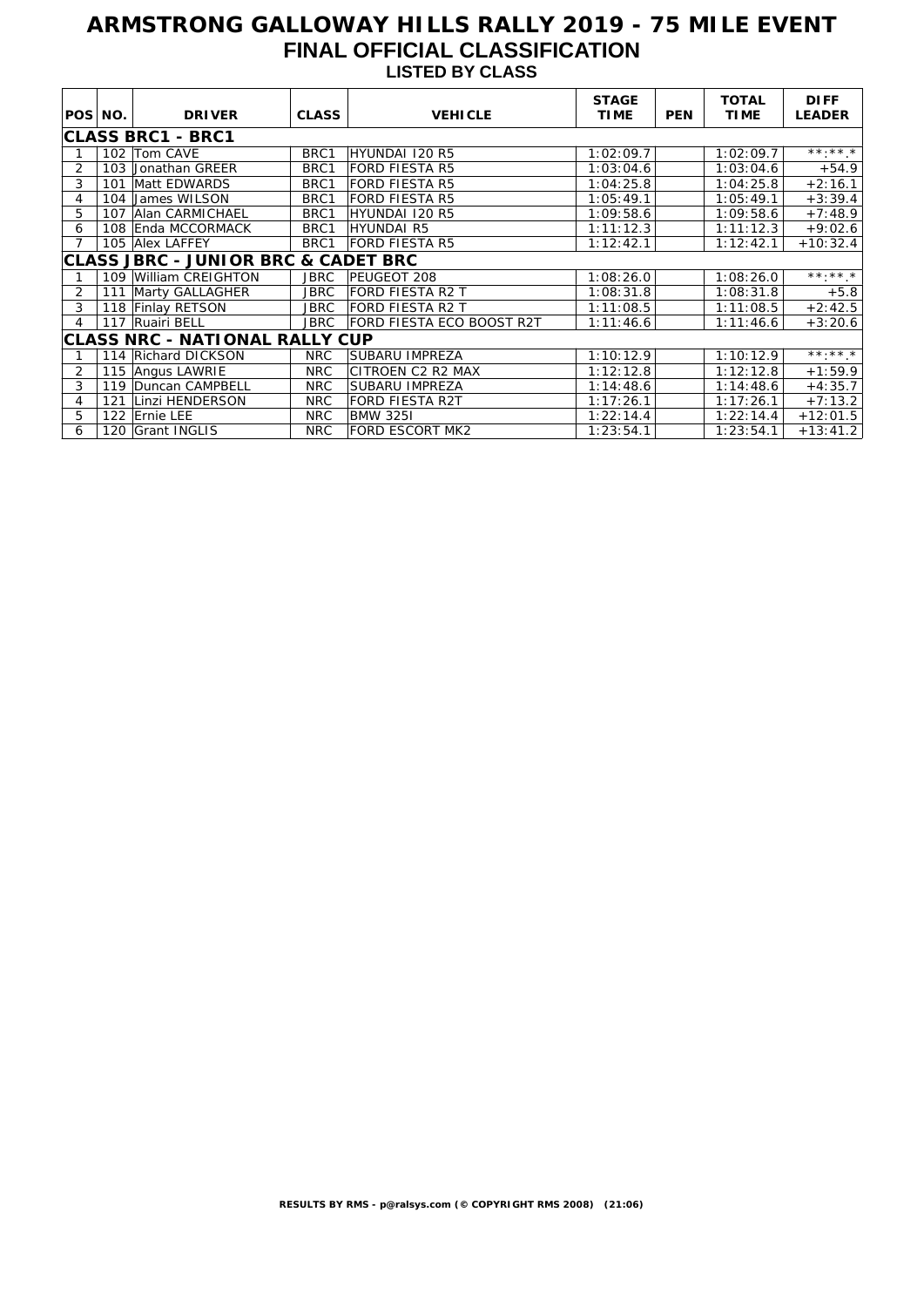# **ARMSTRONG GALLOWAY HILLS RALLY 2019 - 75 MILE EVENT FINAL OFFICIAL CLASSIFICATION RETIREMENTS**

5 RETIREMENTS

| NO. | <b>DRIVER</b><br><b>CO-DRIVER</b> | <b>CLASS</b> | <b>VEHICLE</b>                 | <b>CONTROL</b><br><b>REASON</b> |
|-----|-----------------------------------|--------------|--------------------------------|---------------------------------|
|     | 106 IIAN BAINBRIDGE               | NRC          | <b>SKODA FABIA R5</b>          | <b>SF2 - Dalbeattie 2</b>       |
|     | <b>GILES DYKES</b>                |              |                                | RETIRED                         |
|     | 110 JAMES WILLIAMS                | JBRC         | <b>FORD FIESTA</b>             | SF7 - Dunharberry 2             |
|     | TOM WOODBURN                      |              |                                | <b>STOPPED IN STAGE</b>         |
|     | 112 JORDAN HONE                   | JBRC         | <b>OPEL ADAM R2</b>            | SF6 - Dunharberry 1             |
|     | KEATON WILLIAMS                   |              |                                | <b>STOPPED IN STAGE</b>         |
|     | 113 FRASER MULHOLLAND             | NRC          | <b>MITSUBISHI LANCER EVO 9</b> | ISF5 - Cairn Edward             |
|     | <b>GEOFF PATTERSON</b>            |              |                                | <b>ROLLED</b>                   |
|     | 116 KEITH RIDDICK                 | NRC.         | IMG ZR                         | SF1 - Dalbeattie 1              |
|     | MAIRI RIDDICK                     |              |                                | <b>SMALL FIRE</b>               |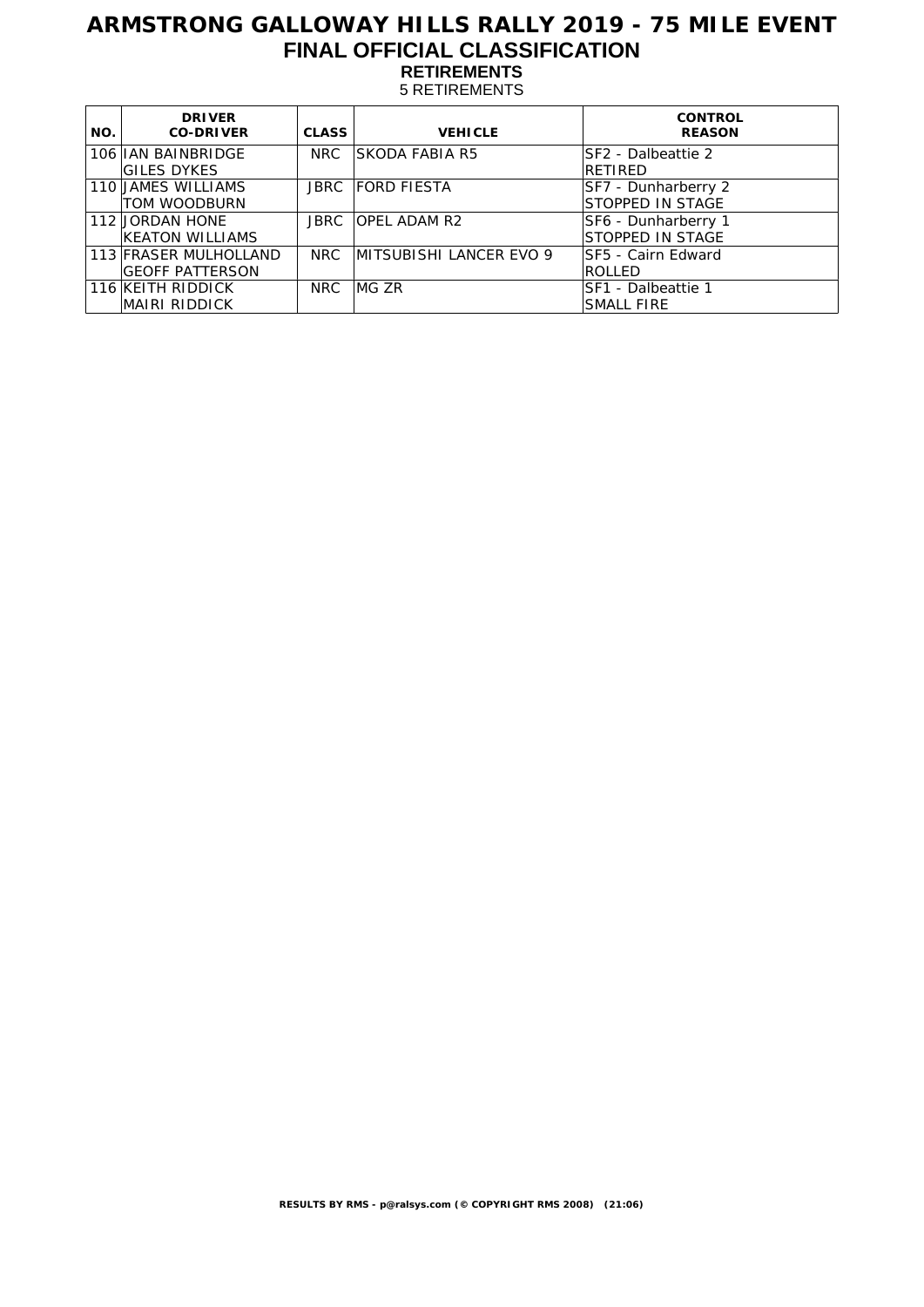#### **ARMSTRONG GALLOWAY HILLS RALLY 2019 - 75 MILE EVENT FINAL OFFICIAL CLASSIFICATION STAGE TIMES**

| NO. | <b>DRIVER</b>        | <b>CLS</b>  | <b>SS1</b><br>DALB1 | SS <sub>2</sub><br>DALB <sub>2</sub> | <b>SS 3</b><br>GLEN <sub>1</sub> | <b>SS4</b><br>GLEN <sub>2</sub> | <b>SS 5</b><br><b>CAIRN</b>   | SS <sub>6</sub><br><b>DUNH1</b> | <b>SS7</b><br>DUNH <sub>2</sub> | <b>SS 8</b><br><b>BLACK</b> |
|-----|----------------------|-------------|---------------------|--------------------------------------|----------------------------------|---------------------------------|-------------------------------|---------------------------------|---------------------------------|-----------------------------|
| 101 | M. EDWARDS           | BRC1        | 8:50.8              | 8:34.7                               | 7:02.5                           | 6:51.6                          | 7:58.0                        | 7:17.9                          | 7:05.7                          | 10:44.6                     |
| 102 | T. CAVE              | BRC1        | 8:27.2              | 8:11.2                               | 6:49.9                           | 6:41.3                          | 7:48.8                        | 6:56.6                          | 6:50.0                          | 10:24.7                     |
| 103 | GREER                | BRC1        | 8:27.9              | 8:17.3                               | 6:54.1                           | 6:47.3                          | 7:58.5                        | 7:05.2                          | 7:00.5                          | 10:33.8                     |
| 104 | <b>WILSON</b>        | BRC1        | 8:55.8              | 8:42.6                               | 7:10.0                           | 7:04.5                          | 8:19.0                        | 7:21.5                          | 7:19.4                          | 10:56.3                     |
| 105 | A. LAFFEY            | BRC1        | 9:10.0              | 14:30.9                              | 7:26.6                           | 7:14.1                          | 8:24.6                        | 7:25.6                          | 7:20.5                          | 11:09.8                     |
| 106 | <b>BAINBRIDGE</b>    | <b>NRC</b>  |                     | 8:54.8 RETIRED SS2 - RETIRED         |                                  |                                 |                               |                                 |                                 |                             |
| 107 | A. CARMICHAEL        | BRC1        | 9:20.0              | 10:30.4                              | 7:34.5                           | 7:15.5                          | 8:30.2                        | 7:43.0                          | 7:31.9                          | 11:33.1                     |
| 108 | E. MCCORMACK         | BRC1        | 9:19.3              | 9:08.7                               | 7:23.4                           | 7:24.1                          | 8:37.0                        | 7:40.4                          | 9:54.6                          | 11:44.8                     |
| 109 | W. CREIGHTON         | <b>JBRC</b> | 9:06.6              | 9:51.1                               | 7:25.3                           | 7:19.4                          | 8:23.1                        | 7:37.5                          | 7:31.2                          | 11:11.8                     |
| 110 | J. WILLIAMS          | <b>JBRC</b> | 9:15.1              | 9:02.9                               | 7:31.8                           | 7:20.8                          | 8:29.4                        |                                 | $7:40.2$ RETIRED                |                             |
| 111 | M. GALLAGHER         | <b>JBRC</b> | 9:15.2              | 9:02.2                               | 7:31.7                           | 7:24.3                          | 8:35.3                        | 7:45.1                          | 7:37.6                          | 11:20.4                     |
| 112 | J. HONE              | JBRC        | 9:12.6              | 9:01.0                               | 7:29.4                           | 7:25.9                          |                               | 8:29.8 <b>RETIRED</b>           |                                 |                             |
| 113 | <b>F. MULHOLLAND</b> | <b>NRC</b>  | 8:56.8              | 8:50.0                               | 7:14.2                           |                                 | $7:14.2$ RETIRED SS5 - ROLLED |                                 |                                 |                             |
| 114 | R. DICKSON           | <b>NRC</b>  | 9:20.0              | 9:07.1                               | 7:31.7                           | 7:28.9                          | 8:56.6                        | 8:01.5                          | 7:49.5                          | 11:57.6                     |
| 115 | A. LAWRIE            | <b>NRC</b>  | 9:40.7              | 9:19.4                               | 7:49.5                           | 7:43.8                          | 9:00.4                        | 8:12.2                          | 8:11.8                          | 12:15.0                     |
| 116 | K. RIDDICK           | <b>NRC</b>  |                     | <b>RETIRED SS1 - SMALL FIRE</b>      |                                  |                                 |                               |                                 |                                 |                             |
| 117 | R. BELL              | <b>JBRC</b> | 9:36.6              | 9:18.4                               | 7:47.7                           | 7:39.4                          | 8:58.4                        | 8:05.4                          | 7:58.1                          | 12:22.6                     |
| 118 | <b>F. RETSON</b>     | JBRC        | $(N)$ 9:36.6        | 9:15.8                               | 7:46.2                           | 7:33.2                          | 8:58.0                        | 8:09.2                          | 7:56.7                          | 11:52.8                     |
| 119 | D. CAMPBELL          | <b>NRC</b>  | $(N)$ 9:40.7        | 9:47.6                               | 7:52.2                           | 7:45.2                          | 9:47.7                        | 8:27.2                          | 8:20.3                          | 13:07.7                     |
| 120 | G. INGLIS            | <b>NRC</b>  | $(N)$ 9:40.7        | 9:32.9                               | 8:02.5                           | 7:58.4                          | 10:02.3                       | 8:34.4                          | 9:02.9                          | 21:00.0                     |
| 121 | <b>HENDERSON</b>     | <b>NRC</b>  | $(N)$ 9:40.7        | 10:02.3                              | 8:28.4                           | 8:24.0                          | 9:55.6                        | 8:58.8                          | 8:55.8                          | 13:00.5                     |
| 122 | E. LEE               | <b>NRC</b>  | $(N)$ 9:40.7        | 10:47.4                              | 8:59.3                           | 8:52.0                          | 10:25.7                       | 9:23.5                          | 9:19.9                          | 14:45.9                     |
| 123 | <b>B. MEEKE</b>      | <b>NRC</b>  | <b>NON-STARTER</b>  |                                      |                                  |                                 |                               |                                 |                                 |                             |

For the purposes of Scottish Rally Championship, the following competitors have been awarded notional times for SS9:-

Car 121 - 9:49.6 Car 122 - 10:19.7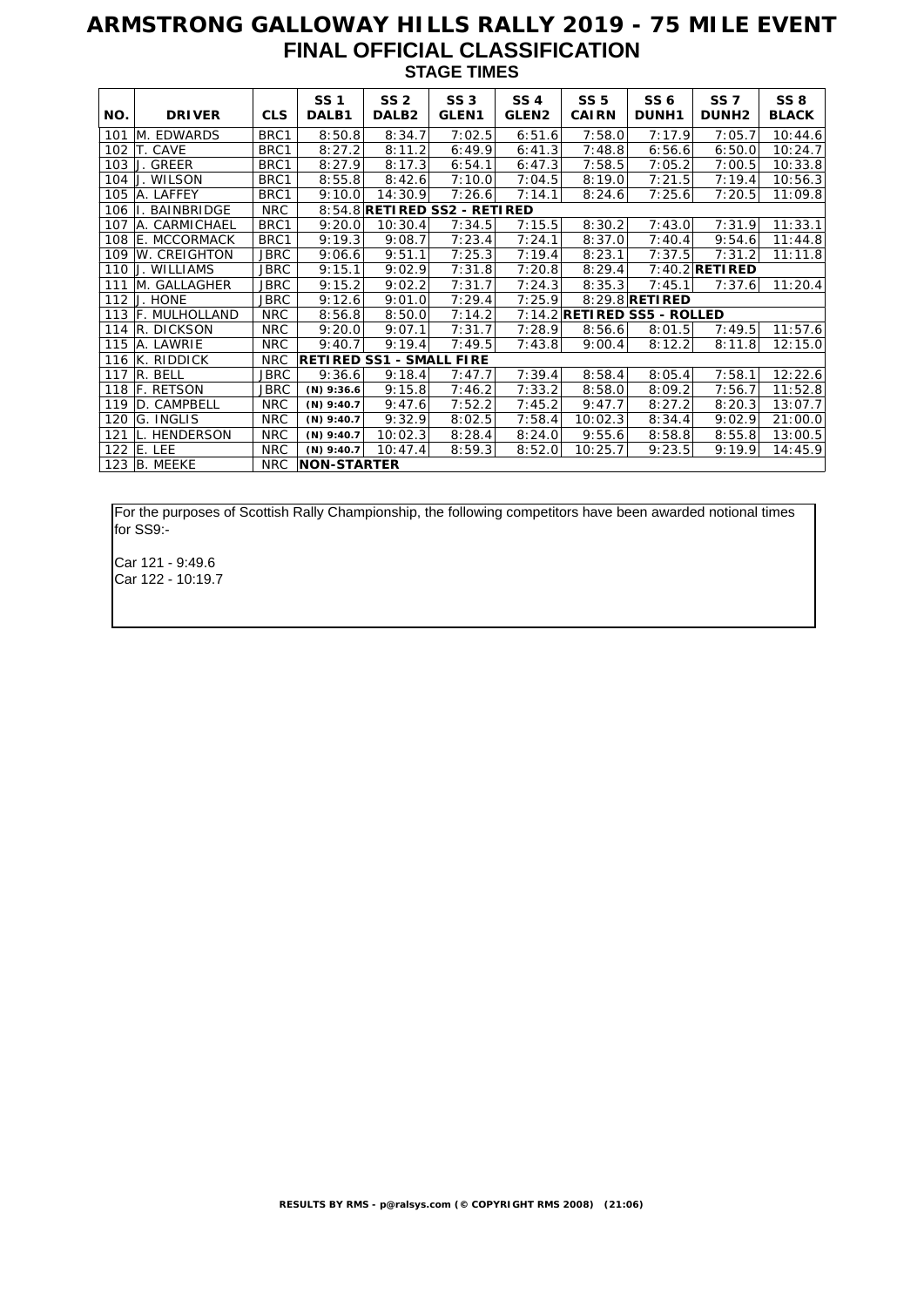## **ARMSTRONG GALLOWAY HILLS RALLY 2019 - 75 MILE EVENT FINAL OFFICIAL CLASSIFICATION STAGE POSITIONS**

|                | <b>SS1</b> | SS <sub>2</sub>   | SS <sub>3</sub>   | <b>SS4</b>        | <b>SS 5</b>  | SS <sub>6</sub> | <b>SS7</b>   | <b>SS 8</b>  |
|----------------|------------|-------------------|-------------------|-------------------|--------------|-----------------|--------------|--------------|
| POS            | DALB1      | DALB <sub>2</sub> | GLEN <sub>1</sub> | GLEN <sub>2</sub> | <b>CAIRN</b> | <b>DUNH1</b>    | <b>DUNH2</b> | <b>BLACK</b> |
| 1              | 102        | 102               | 102               | 102               | 102          | 102             | 102          | 102          |
| $\overline{2}$ | 103        | 103               | 103               | 103               | 101          | 103             | 103          | 103          |
| 3              | 101        | 101               | 101               | 101               | 103          | 101             | 101          | 101          |
| 4              | 106        | 104               | 104               | 104               | 104          | 104             | 104          | 104          |
| 5              | 104        | 113               | 113               | 105               | 109          | 105             | 105          | 105          |
| 6              | 113        | 112               | 108               | 113               | 105          | 109             | 109          | 109          |
| 7              | 109        | 111               | 109               | 107               | 110          | 110             | 107          | 111          |
| 8              | 105        | 110               | 105               | 109               | 112          | 108             | 111          | 107          |
| 9              | 112        | 114               | 112               | 110               | 107          | 107             | 114          | 108          |
| 10             | 110        | 108               | 111               | 108               | 111          | 111             | 118          | 118          |
| 11             | 111        | 118               | $114=$            | 111               | 108          | 114             | 117          | 114          |
| 12             | 108        | 117               | 110               | 112               | 114          | 117             | 115          | 115          |
| 13             | 107        | 115               | 107               | 114               | 118          | 118             | 119          | 117          |
| 14             | $114=$     | 120               | 118               | 118               | 117          | 115             | 121          | 121          |
| 15             | 117        | 119               | 117               | 117               | 115          | 119             | 120          | 119          |
| 16             | $118 =$    | 109               | 115               | 115               | 119          | 120             | 122          | 122          |
| 17             | 115        | 121               | 119               | 119               | 121          | 121             | 108          | 120          |
| 18             | $119=$     | 107               | 120               | 120               | 120          | 122             |              |              |
| 19             | $120 =$    | 122               | 121               | 121               | 122          |                 |              |              |
| 20             | $121 =$    | 105               | 122               | 122               |              |                 |              |              |
| 21             | $122 =$    |                   |                   |                   |              |                 |              |              |

**'=' MEANS EQUAL TIME WITH PREVIOUS COMPETITOR**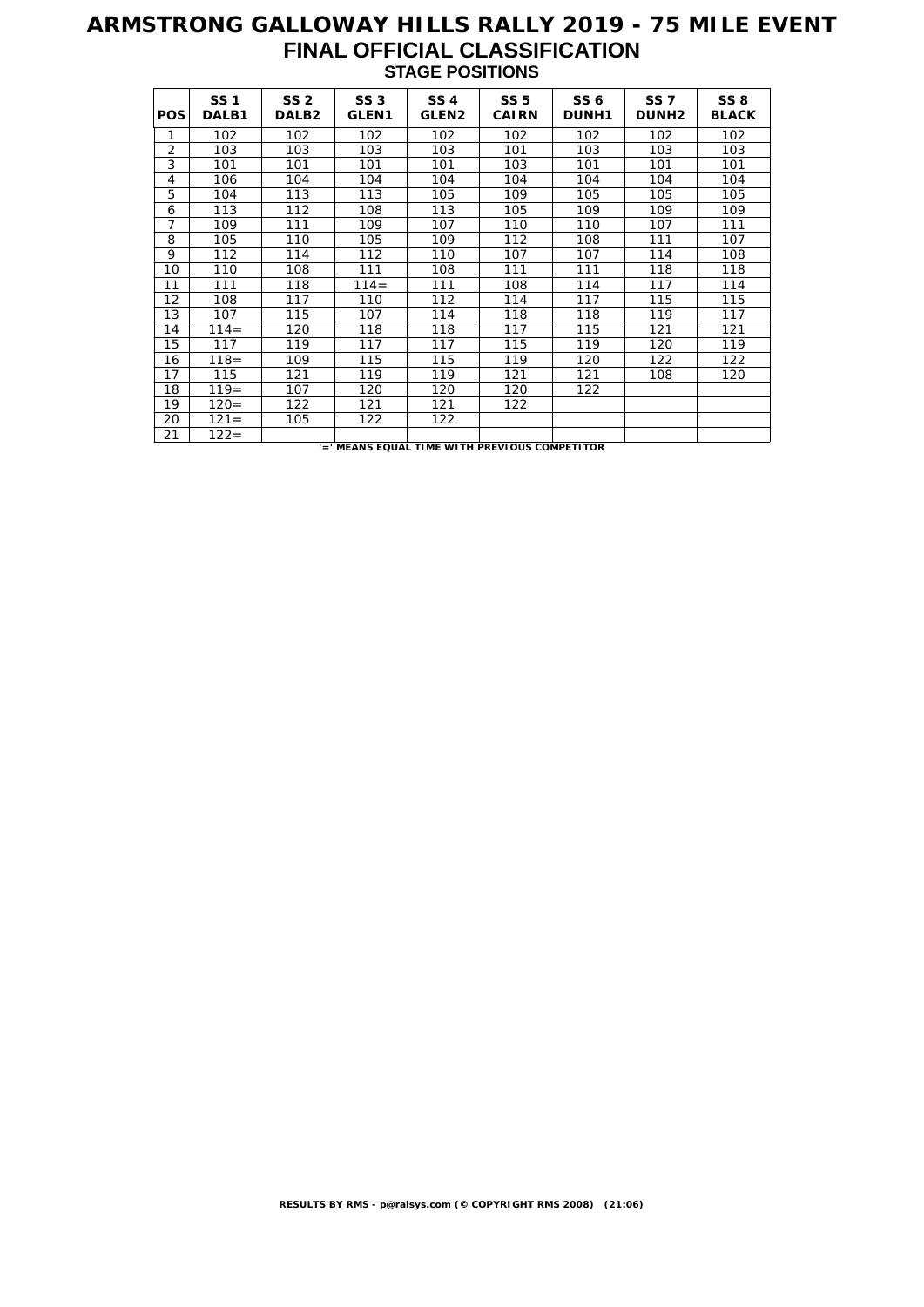### **ARMSTRONG GALLOWAY HILLS RALLY 2019 - 75 MILE EVENT FINAL OFFICIAL CLASSIFICATION LEADING STAGE POSITIONS**

| NO. | <b>DRIVER</b>                                                                                         | 1st i | 2nd            | 3rd | 4th                                                       | 5th            | 6th l          | 7th            | –8th ∣         |                | 9th   10th   11th   12th   13th   14th   15th |   |               |                |                |   |
|-----|-------------------------------------------------------------------------------------------------------|-------|----------------|-----|-----------------------------------------------------------|----------------|----------------|----------------|----------------|----------------|-----------------------------------------------|---|---------------|----------------|----------------|---|
|     | 102   TOM CAVE                                                                                        | 8     |                |     |                                                           |                |                |                |                |                |                                               |   |               |                |                |   |
|     | 103 JONATHAN GREER                                                                                    |       | $\overline{7}$ | 1   |                                                           |                |                |                |                |                |                                               |   |               |                |                |   |
|     | 101 MATT EDWARDS                                                                                      |       |                | 7   |                                                           |                |                |                |                |                |                                               |   |               |                |                |   |
|     | 104 JAMES WILSON                                                                                      |       |                |     | 7                                                         |                |                |                |                |                |                                               |   |               |                |                |   |
|     | 106 IIAN BAINBRIDGE                                                                                   |       |                |     | 1                                                         |                |                |                |                |                |                                               |   |               |                |                |   |
|     | 105 ALEX LAFFEY                                                                                       |       |                |     |                                                           | 4              |                |                | $\overline{2}$ |                |                                               |   |               |                |                |   |
|     | 113 FRASER MULHOLLAND                                                                                 |       |                |     |                                                           | $\overline{2}$ | $\overline{2}$ |                |                |                |                                               |   |               |                |                |   |
|     | 109 WILLIAM CREIGHTON                                                                                 |       |                |     |                                                           |                | 3              | $\overline{2}$ | h              |                |                                               |   |               |                |                |   |
|     | 112 JORDAN HONE                                                                                       |       |                |     |                                                           |                | 1              |                | $\mathbf{I}$   | 2              |                                               |   | 1             |                |                |   |
|     | 108 ENDA MCCORMACK                                                                                    |       |                |     |                                                           |                | 1              |                | и              |                | 2                                             | 1 |               |                |                |   |
|     | 110 JAMES WILLIAMS                                                                                    |       |                |     |                                                           |                |                | 2              |                | 1              | 1                                             |   | 1             |                |                |   |
|     | 111 MARTY GALLAGHER                                                                                   |       |                |     |                                                           |                |                | $\overline{2}$ |                |                | 3                                             | 2 |               |                |                |   |
|     | 107 ALAN CARMICHAEL                                                                                   |       |                |     |                                                           |                |                | 2              |                | $\overline{2}$ |                                               |   |               | 2              |                |   |
|     | 114 RICHARD DICKSON                                                                                   |       |                |     |                                                           |                |                |                |                | $\overline{2}$ | 1                                             | 2 |               | 2              |                |   |
|     | 118 FINLAY RETSON                                                                                     |       |                |     |                                                           |                |                |                |                |                | 2                                             | 1 |               | $\overline{2}$ | $\overline{2}$ |   |
|     | 117 RUAIRI BELL                                                                                       |       |                |     |                                                           |                |                |                |                |                |                                               | 1 | 2             |                | 1              | 3 |
|     | 115 ANGUS LAWRIE                                                                                      |       |                |     |                                                           |                |                |                |                |                |                                               |   | $\mathcal{P}$ |                | 1              |   |
|     | 119 DUNCAN CAMPBELL                                                                                   |       |                |     |                                                           |                |                |                |                |                |                                               |   |               |                |                | 3 |
|     | 120 GRANT INGLIS                                                                                      |       |                |     |                                                           |                |                |                |                |                |                                               |   |               |                | 1              |   |
| 121 | <b>LINZI HENDERSON</b>                                                                                |       |                |     |                                                           |                |                |                |                |                |                                               |   |               |                | 2              |   |
|     | WHERE TWO COMPETITORS HAVE EQUAL POSITIONS, BOTH CREDITED WITH POSITION - NOTIONAL TIMES NOT INCLUDED |       |                |     | TOTAL NUMBER OF FASTEST TIMES, SECOND FASTEST TIMES, ETC. |                |                |                |                |                |                                               |   |               |                |                |   |